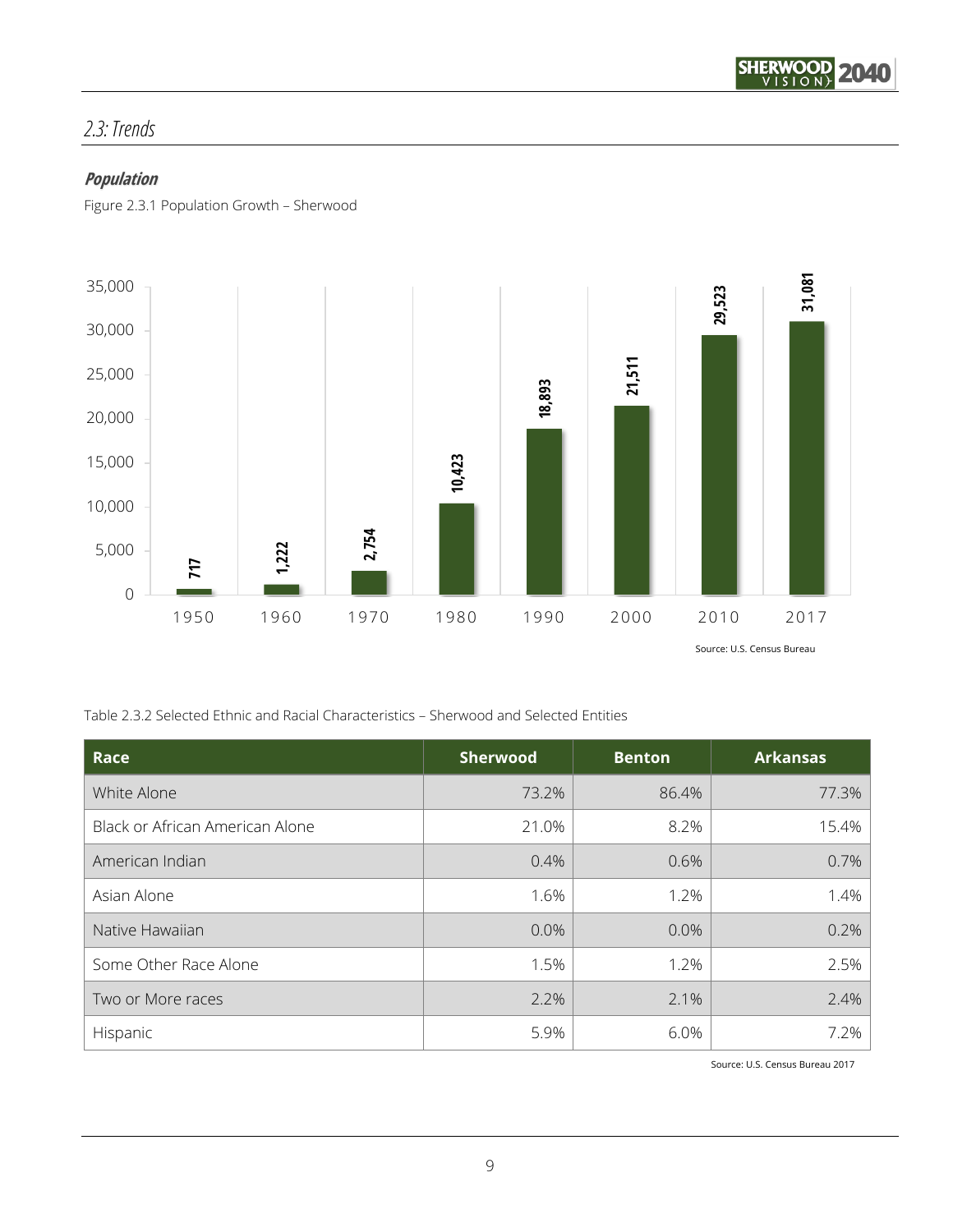

Figure 2.3.3 Age Distribution – Sherwood





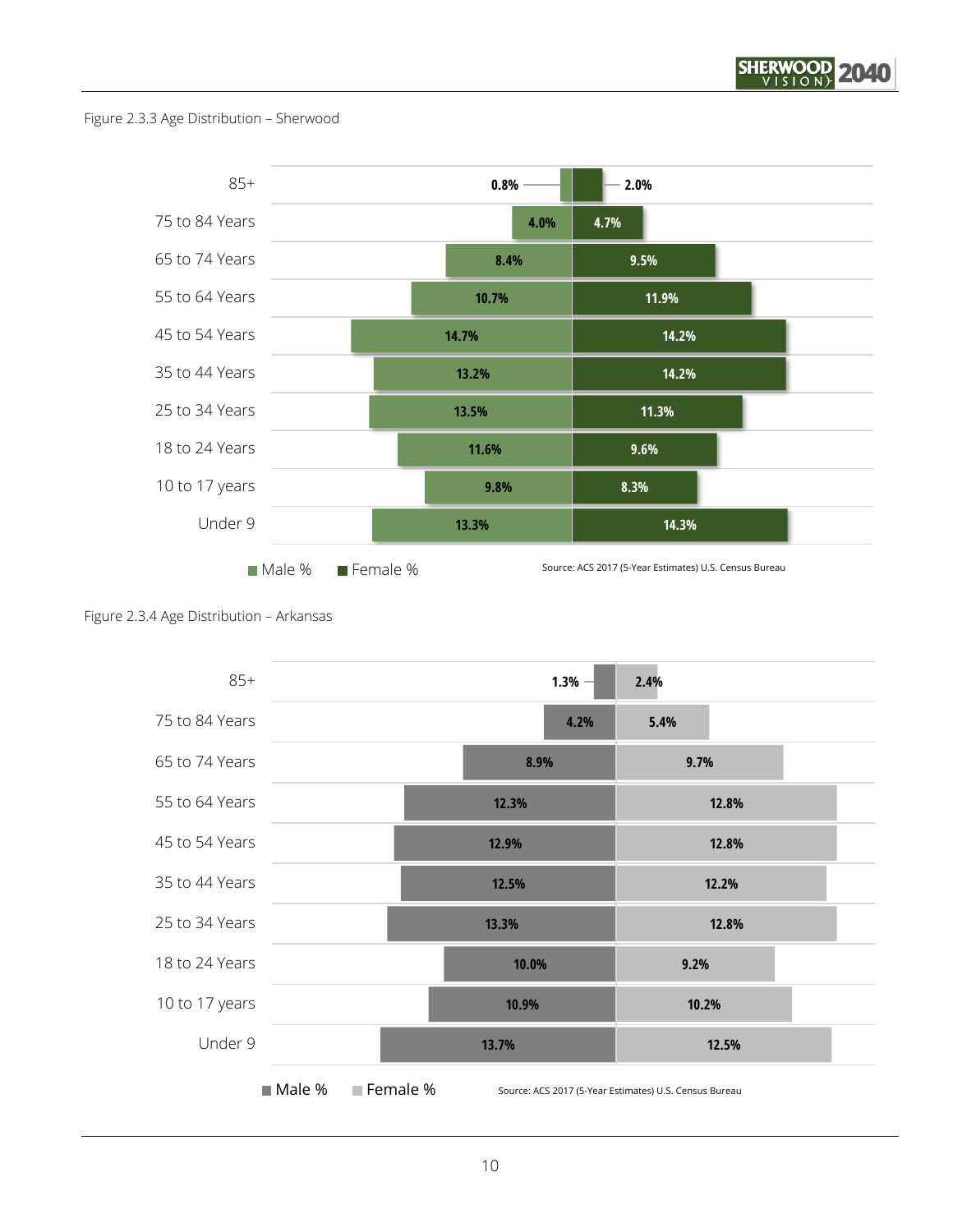

- Sherwood has seen strong and steady population growth since the 1970s, fueled by the city's suburban lifestyle and close proximity to downtown Little Rock employment.
- Since the Great Recession, the city's growth has slowed. However, construction trends appear to indicate a return to growth trends seen before the recession.
- Sherwood's African American population increased 194% between 2000 and 2017, accounting for approximately 45% of the city's growth in the same time period.
- Sherwood's Hispanic population increased 307% between 2000 and 2017, accounting for approximately 15% of the city's growth in the same time period.
- Sherwood's age distribution is very similar to that of entire state. While Sherwood has a slightly older population, the city has a very healthy population distribution that indicates it is an attractive place to live for all age groups.
- The city's age distribution indicates slow to little natural population increase, meaning that most of the city's population growth can be attributed to migration into the city.

### **Education**



Figure 2.3.5 Educational Attainment – Sherwood and Selected Entities

- Educational attainment is particular strong point for the community. The city's share of residents with at least a bachelor's degree matches that of the nation as whole and exceeds the state and regional peers. The city's rate of attainment for high school equivalency exceeds the nation, state, and regional peers.
- Though not shown in a specific chart, Sherwood has a high share of its population possessing a graduate degree at 10.4%.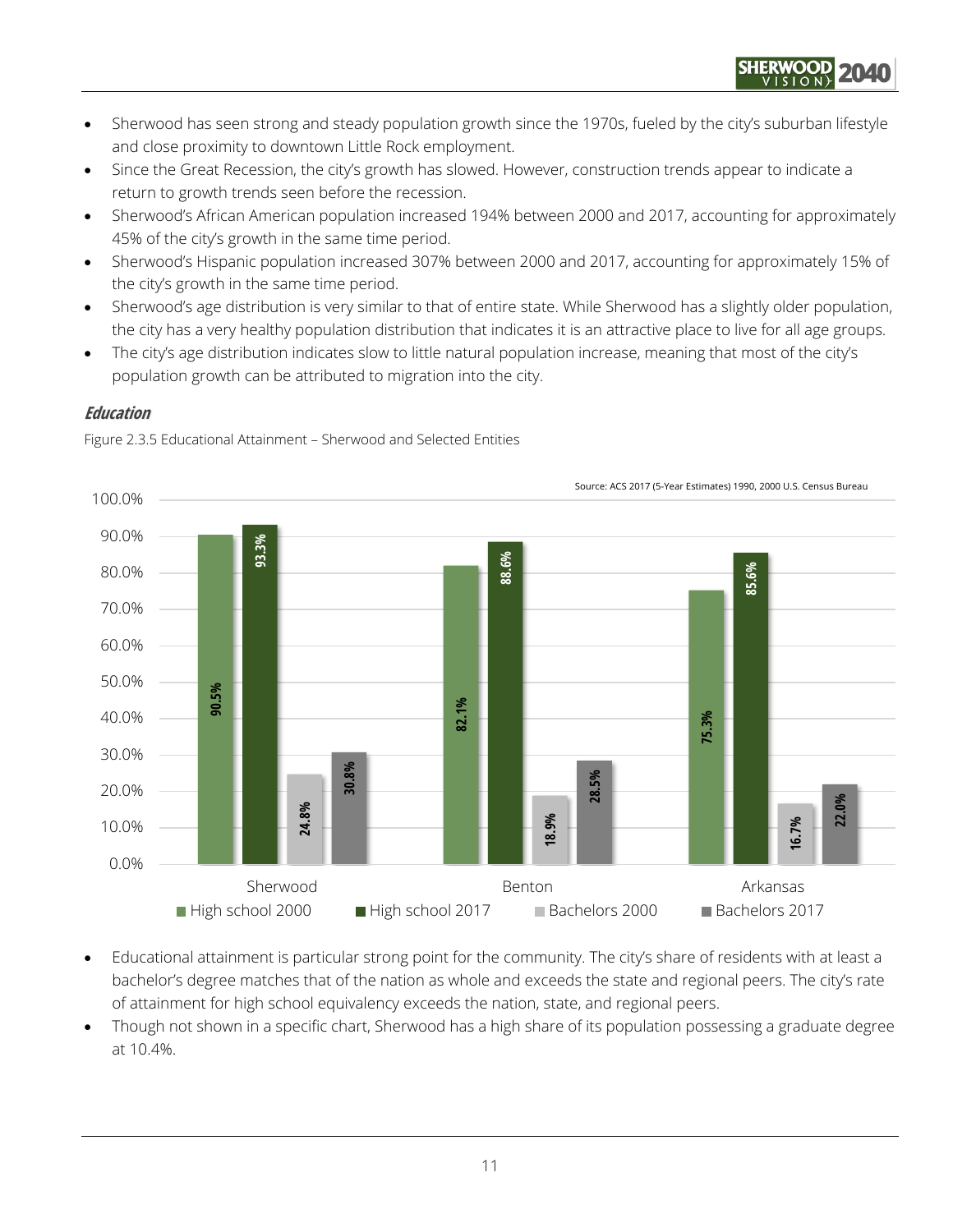

# **Employment**

Figure 2.3.6 Occupational Composition – Sherwood and Arkansas

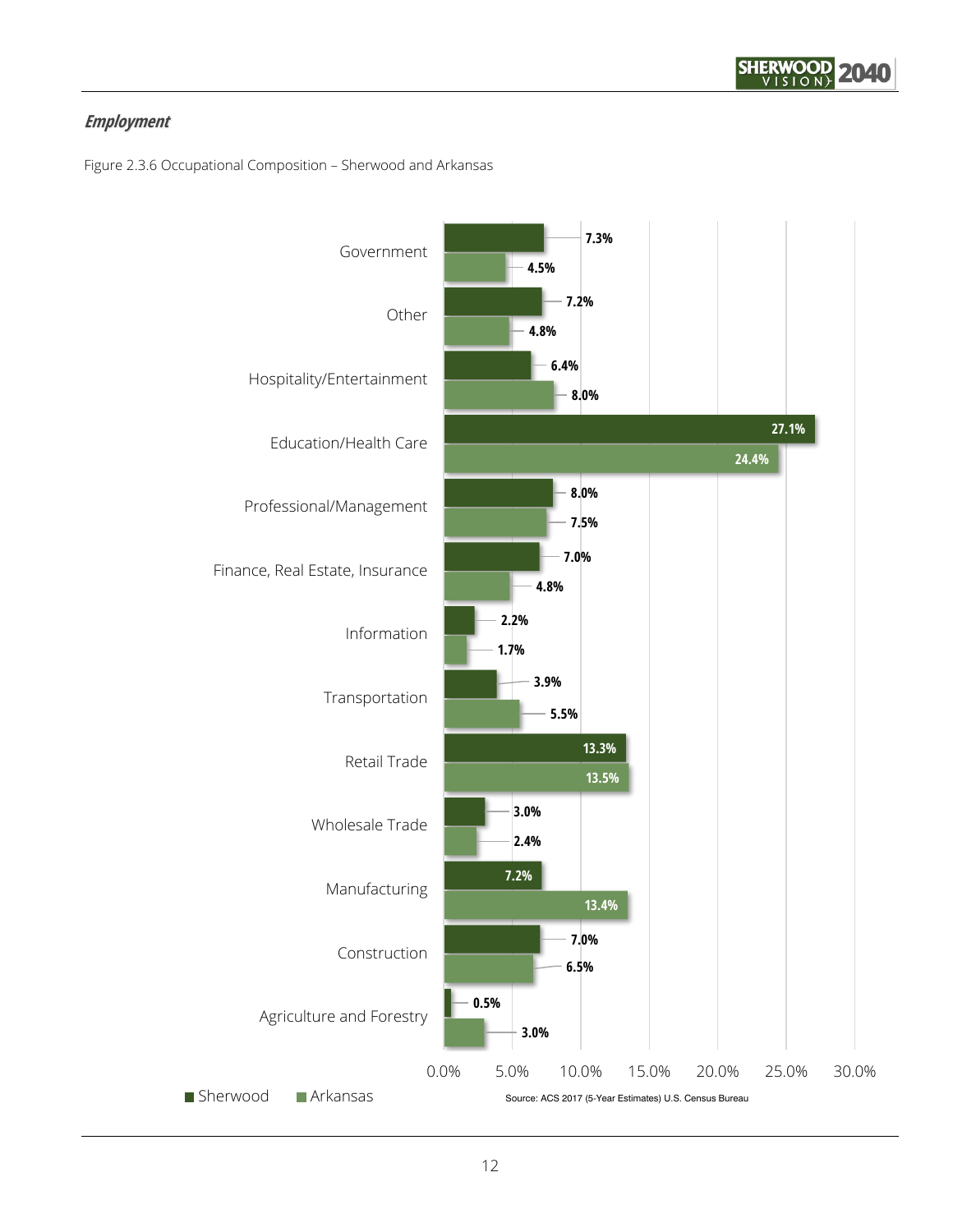

- Sherwood residents are engaged in occupations that reflect a high degree of economic diversity. This is representative of the diversity of the metro area's economy as a whole.
- Sherwood residents are employed at higher rates than the state in occupations which earn higher incomes. Examples of this include finance, professional/management, information, and healthcare/education. A very low percentage of the city's population is employed in agriculture or manufacturing compared to the state as a whole.
- The indicated occupational composition indicates the relative economic health of Sherwood and the metro area.

#### **Income**





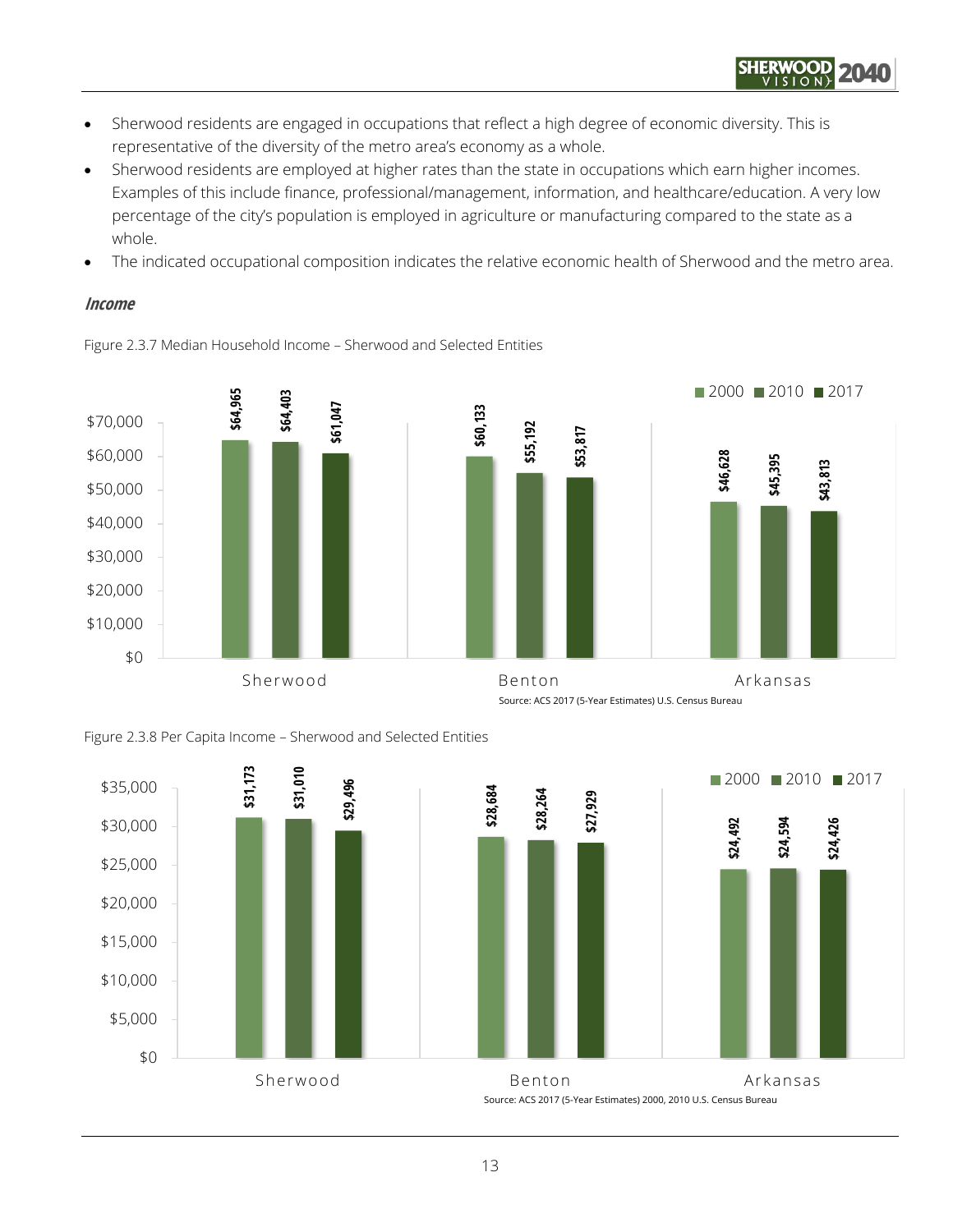



Figure 2.3.9 Household Income Distribution – Sherwood and Arkansas

Table 2.3.10 Poverty Status – Sherwood and Selected Entities

| <b>Poverty Category</b>               | Sherwood       | <b>Benton</b> | <b>Arkansas</b> |
|---------------------------------------|----------------|---------------|-----------------|
| Individuals below poverty level, 1999 | 6.3%           | 8.6%          | 15.8%           |
| 65 years and older                    | 4.2%           | 11.5%         | 13.8%           |
| Under 18                              | 10.2%          | 9.9%          | 21.8%           |
| Individuals below poverty level, 2017 | $11.9\%$<br>RН | $8.8\%$       | 18.1%           |
| 65 years and older                    | $7.6\%$<br>ЯR  | $6.2\%$       | 10.4%           |
| Under 18                              | 18.4%<br>qр    | $9.9\%$       | 25.7%           |
| Families below poverty level, 1999    | 5.4%           | $5.8\%$       | 12.0%           |
| No Husband Present                    | 16.0%          | 21.1%         | 34.7%           |
| Families below poverty level, 2017    | $9.0\%$<br>ЙΒ  | $6.5\%$       | 13.2%           |
| No husband present                    | 29.7%          | 15.8%         | 35.2%           |

Source ACS 2017 (5-Year Estimates)

Sherwood has the third highest median household income in Central Arkansas behind Maumelle and Bryant.

- Sherwood's median household income exceeds that of the nation as whole.
- Despite high incomes, poverty rates in Sherwood are increasing. Most notably poverty rates have increased the most sharply among female led households and the population under 18.
- While poverty rates are increasing, they remain well below state averages. However, the increasing poverty rates should be of concern with more investigation done as to why these rates are increasing.
- Over 1/3 of Sherwood households make between \$75,000 and \$200,000 per year.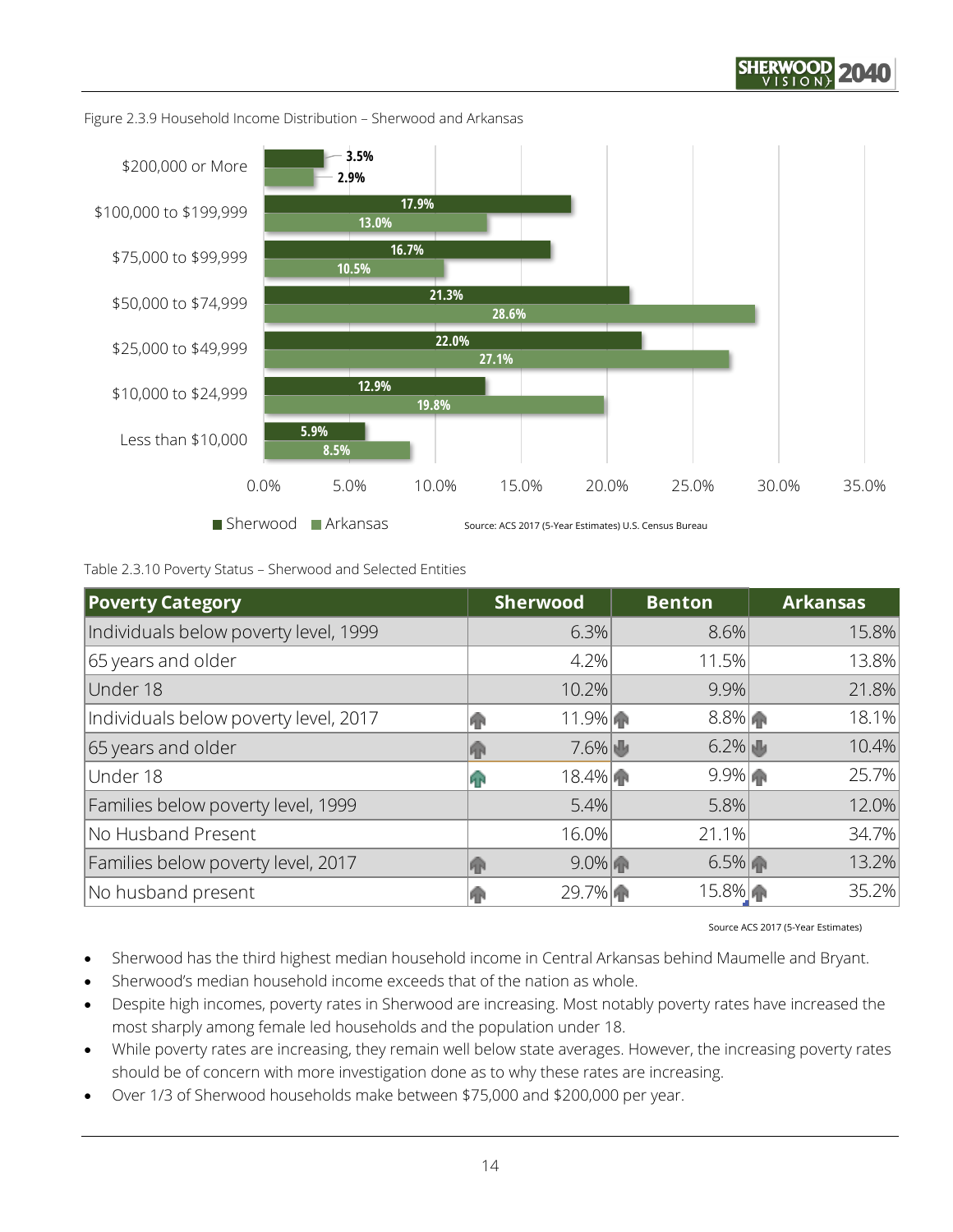

# **Housing**

Figure 2.3.11 Housing Occupancy Status – Sherwood and Selected Entities



Figure 2.3.12 Housing Vacancy by Occupancy Type – Sherwood and Selected Entities

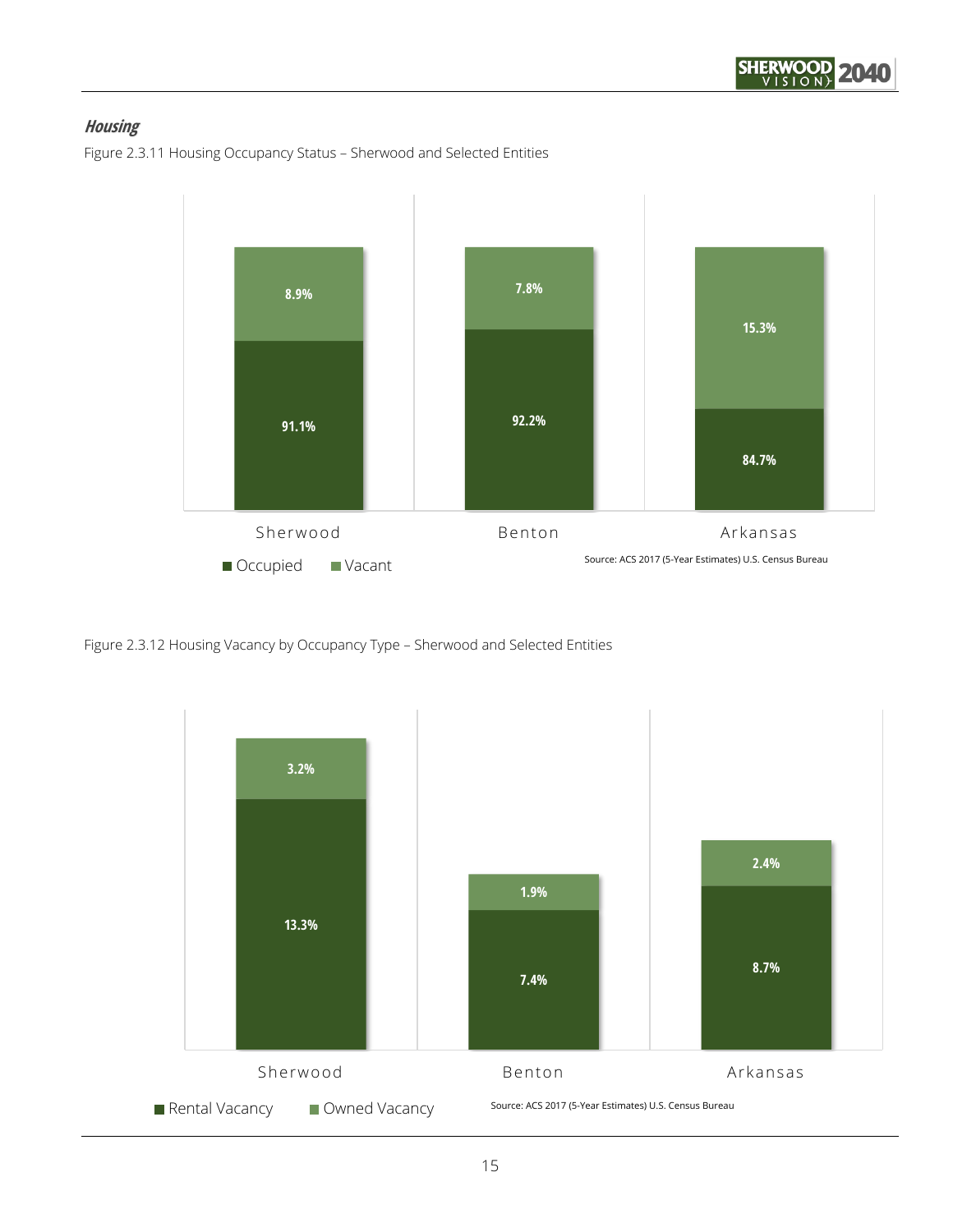





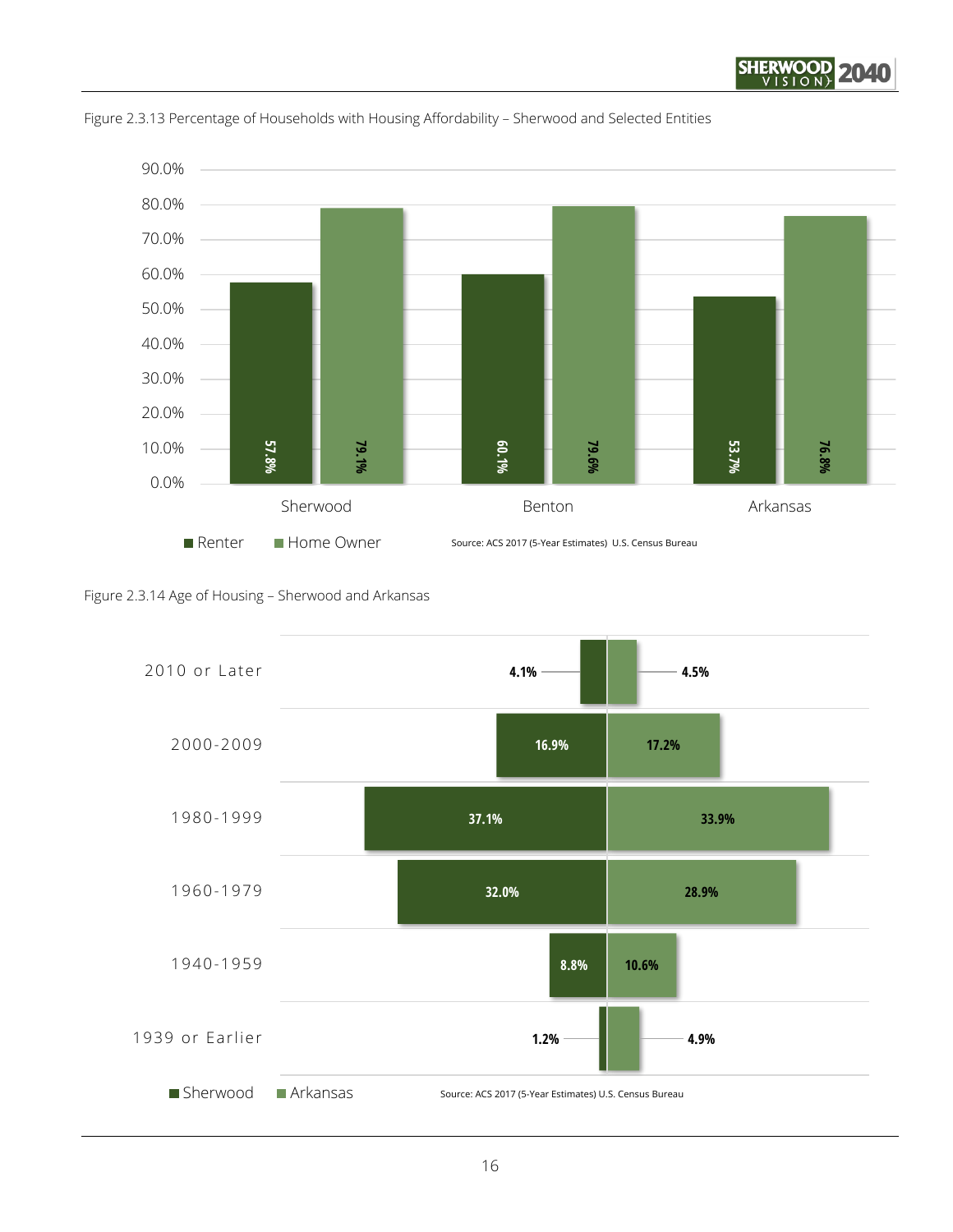





- Sherwood has seen a return in recent years to near pre-recession levels of single-family home construction. Between 2015 and 2017 Sherwood had more single-family home construction than any other city in the metro area except Little Rock.
- Sherwood has healthy rates of housing affordability.
- The city's rental vacancy rate is concerning, and may indicate a need to commit greater resources to code enforcement or rental inspection. It is typical when rental vacancy rates are high to see potentially poor housing conditions in portions of the rental market.

#### **Transportation**

Figure 2.3.16 Travel Time to Work – Sherwood and Selected Entities

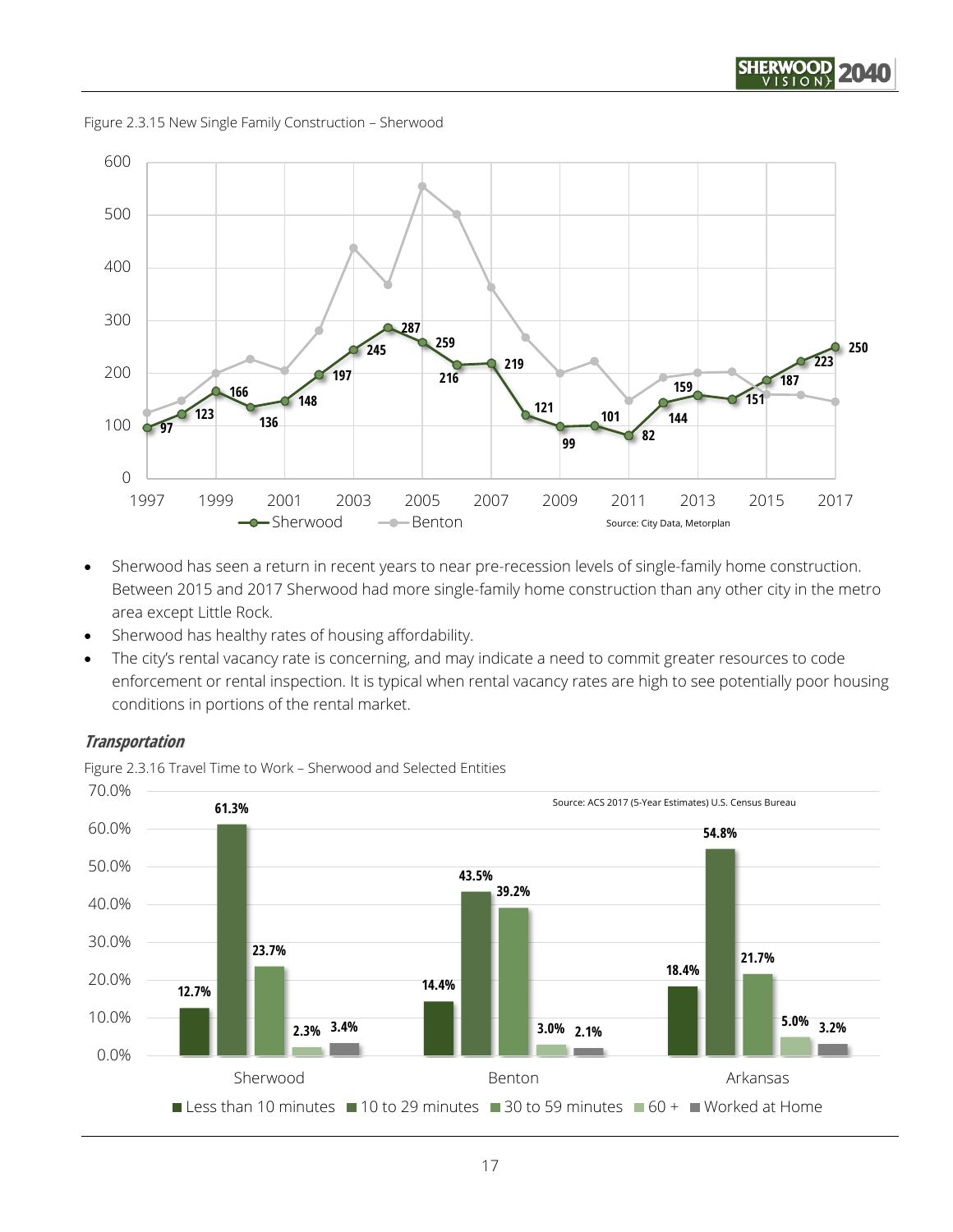

Figure 2.3.17 Daily Population Change – Sherwood







- While Sherwood is clearly a suburb with large portions of it population commuting to Little Rock and North Little Rock, the city created over 1,500 jobs between 2005 and 2015. It is likely as the city attracts more employment, its function as a suburb may change.
- Sherwood's daytime population decreases by nearly 5,000 each day as workers commute to cities across the region for employment. Little Rock, North Little Rock, and Conway are top destinations.
- Nearly 75% of Sherwood residents have a commute of less than 30 minutes, making the city more attractive than regional peers like Benton where commute times are longer.
- Only 14% of people employed at jobs in Sherwood are residents of the city.